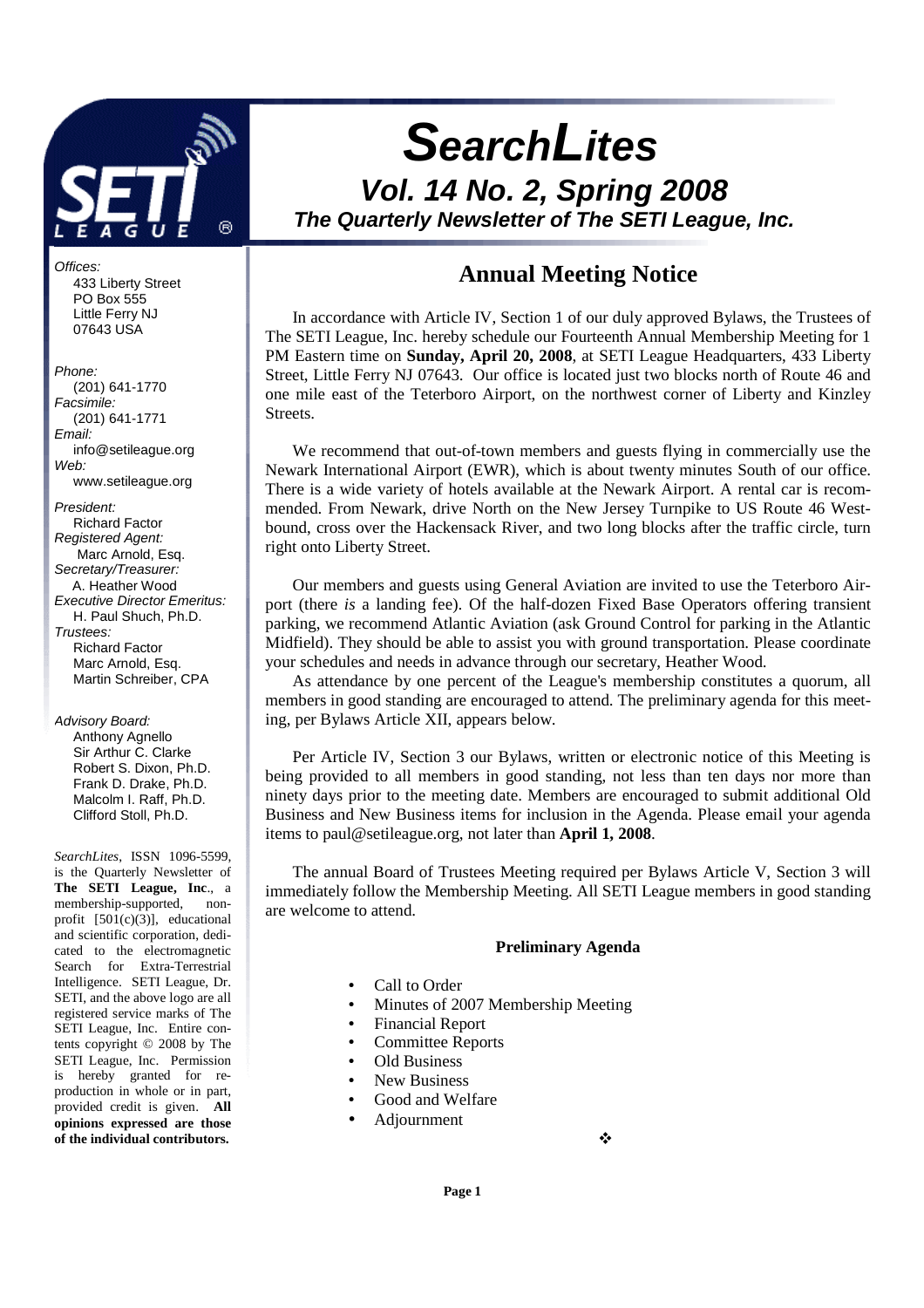## **SARA Call for Papers**

The Society of Amateur Radio Astronomers (SARA), a SETI League Affiliated Society that represents several hundred amateur radio astronomers around the world, hereby solicits papers for presentation at its 2008 Annual Meeting and Technical Conference, to be held June 30 - July 2, 2008, at the National Radio Astronomy Observatory (NRAO), Green Bank WV. Papers on radio astronomy hardware, software, education, research strategies, and philosophy are welcome.

H. Paul Shuch, The SETI League's volunteer executive director, also serves as SARA vice president. In that capacity, he is coordinating this joint technical meeting. SARA members, SETI League members, or supporters wishing to present a paper should email a letter of intent, including a proposed title and informal abstract or outline (not to exceed 100 words) to the SARA vice president at vicepres@radio-astronomy.org, no later than **15 March 2007**. Be sure to include your full name, affiliation, postal address, and email address, and indicate your willingness to attend the conference to present your paper. Submitters will receive an email response, typically within one week, along with a request to proceed to the next stage, if the proposal is consistent with the planned program.

A formal Proceedings will be published in conjunction with this Meeting. Papers will be peer-reviewed by a panel of SARA members with appropriate professional expertise and academic credentials. First-draft manuscripts must be received no later than 1 April 2008, with feedback, acceptance, or rejection emails to be sent within two weeks thereafter. Upon final editing of accepted papers, camera-ready copy will be due not later than 1 May 2008. Due to printer's deadlines, manuscripts received after that deadline will not make it into the Proceedings. Instructions for preparation of final manuscripts will be emailed to the authors of all accepted papers.

The last two year's Proceedings were landmark accomplishments for both organizations. Please help the Society of Amateur Radio Astronomers to make the 2008 edition even better! SETI League members in particular are encouraged to participate in this meeting by presenting their work for the benefit of the two sister societies. Further information about SARA can be found on their website, http://radioastronomy.org.

Largely using radio telescopes and optical telescopes, SETI scientists seek to determine whether humankind is alone in the universe. Since Congress terminated NASA's SETI funding in 1993, The SETI League and other scientific groups have privatized the research. Amateur and professional scientists interested in participating in the search for intelligent alien life, and citizens wishing to help support it, should email join@setileague.org, check the SETI League Web site at http://www.setileague.org/, send a fax to +1 (201) 641-1771, or contact The SETI League, Inc. membership hotline at +1 (800) TAU-SETI. Be sure to provide us with a postal address to which we will mail further information. The SETI League, Inc. is a membership-supported, non-profit  $[501(c)(3)]$ , educational and scientific corporation dedicated to the scientific Search for Extra-Terrestrial Intelligence. ❖

### *Guest Editorial* **Probing Distant Atmospheres by Paul Gilster**

Hunting for terrestrial planets is not going to be easy, and even when we start getting images of such worlds, there will be plenty of questions to answer. How to detect life on a terrestrial planet was one of the subjects that came up last September at the Pale Blue Dot workshop at Adler Planetarium in Chicago. Cassini's recent picture of Earth from Saturn space, much like Voyager's 'pale blue dot' image of 1990, reminded everyone at the conference of our fragile place in the cosmos. It also forced the question of how we might find other such worlds.

And finding a blue planet in a star's habitable zone isn't enough. As laid out in a JPL backgrounder, the key will be to gather enough spectral data to make a judgment call that could change how we view our place in the universe. Breaking down the light from a distant planet should tell us much about its chemical composition. Carbon dioxide and water vapor, for example, are both clues to life, their dual presence suggesting both an atmosphere and an ocean.

But even liquid water isn't sufficient to make the call. In reality, we'll need a combination of things. Oxygen is useful because it suggests plant life or some kind of living cycle to produce it and keep it in the atmosphere. Methane likewise suggests life processes at work, though by itself it's not sufficient (we can certainly find the stuff in places where life seems less likely, as witness Titan). So here's the take from the JPL story:

Scientists say that oxygen is a more reliable sign of life than methane, but if they found large quantities of both, they'd be more convinced. "Finding two of these molecules together would be much better than one. The more, the better," said Dr. Victoria Meadows of NASA's Spitzer Science Center, Pasadena, who served as chair of the third Pale Blue Dot conference. "For example, if we found carbon dioxide, oxygen and water vapor, in addition to methane, then we'd be pretty convinced that we were looking at an environment like our own."

Inevitably, the hunt for extraterrestrial life looks first for the kind of life we find on Earth. But we may have to widen that view, and the key is to make as few assumptions as possible. For if we've learned one thing from the 200+ extrasolar planets found thus far, it's that solar systems around other stars can be utterly different from anything we had imagined. Finding that alien blue dot with the right mix of chemicals in its atmosphere would be profoundly suggestive, but it doesn't rule out more bizarre abodes of life that we don't yet know how to categorize. Not all those pale, living dots are going to be blue.

#### *This editorial first appeared on Centauri Dreams, and is used here by the kind permission of the author.*

**Disclaimer:** *The opinions expressed in editorials are those of the individual authors, and do not necessarily reflect the position of The SETI League, Inc., its Trustees, officers, Advisory Board, members, donors, or commercial sponsors.*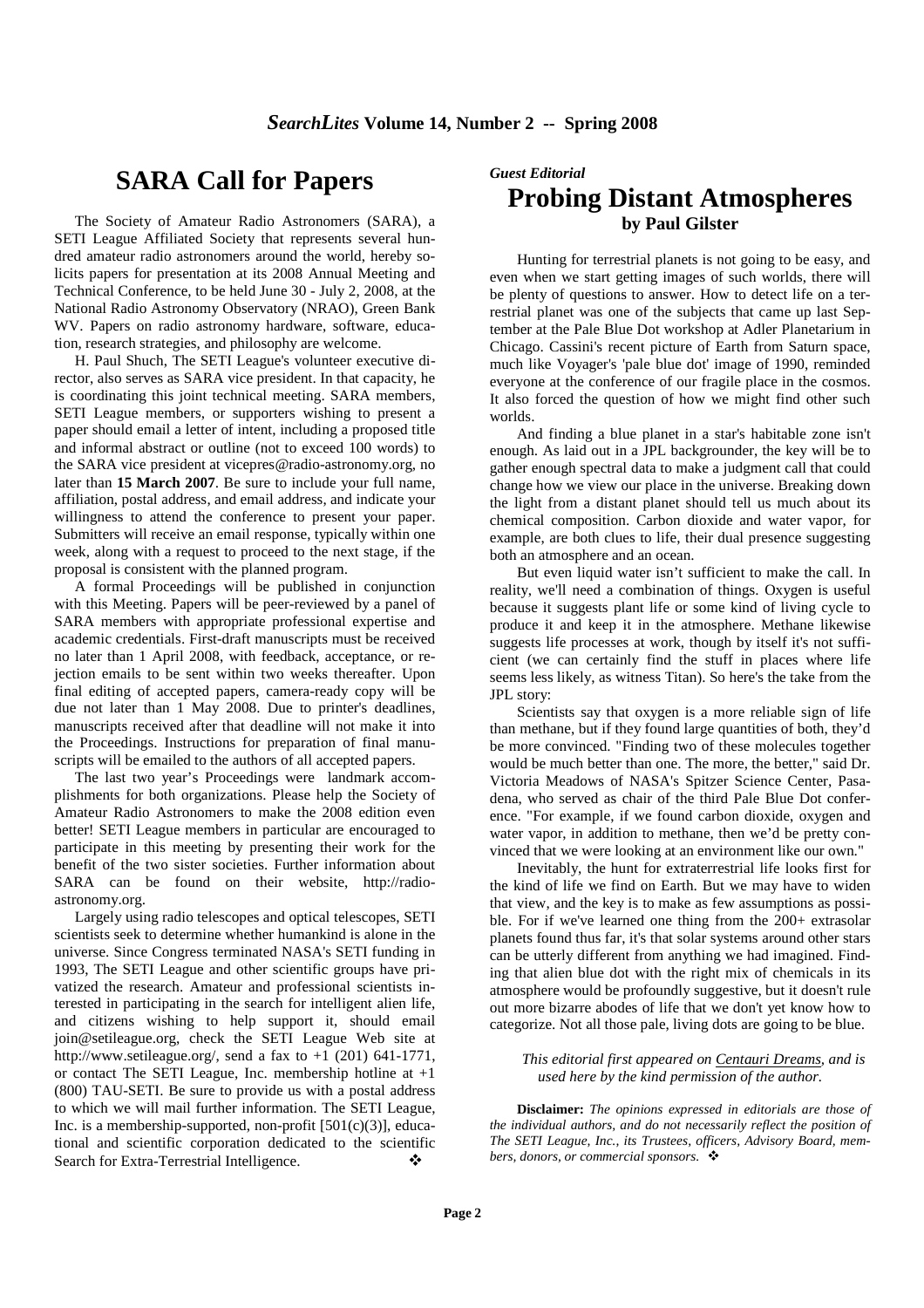### **Implications of Astrobiology for SETI by Albert A. Harrison, Ph.D.**

Astrobiologists use telescopes, interferometers, spectrometers and other devices to discover suitable locations for life, find life's physical or chemical precursors, and identify signs of past or current biological activity. As currently practiced, astrobiology strengthens preliminary terms in the Drake Equation (stars, planets, habitability, initiation of life), for now avoiding concluding terms such as the evolution of intelligence and longevity. SETI searches bypass specific components of the Drake Equation and seek unequivocal signs of technologically advanced civilizations. By developing evidence in support of specific parts of the Drake Equation, astrobiologists bolster the rationale for SETI. This brief editorial identifies other possible implications of astrobiology for SETI.

Astrobiologists are discovering large (multiples of Jupiter) planets almost faster than they can be catalogued. Within a decade, new Earth-based and spacebased telescopes will go on line. NASA's planned Terrestrial Planet Finder (TPF) and Next Generation Space Telescope (NGST) are but two examples. These instruments will make it possible to image Earth-like planets in other solar systems. Subsequent generation (circa 2020) devices will enable us to identify more distant habitable planets and monitor chemical activities suggestive of simple forms of such as bacteria. Within the 21st Century, the range of these imaging devices could increase from 30 to 100 LY.

Despite various rules of thumb or "heuristics" such as exploring frequencies in the vicinity of the "cosmic water hole," a continuing difficulty confronting SETI astronomers is where they should look. Advances in astrobiology will lead to new heuristics that should help astronomers aim their telescopes in promising directions. Of course, astrobiology cannot help astronomers locate machine intelligence broadcasting from interstellar space, and many promising planets will host life that does not progress to technologically advanced civilizations. Still, astrobiology may help astronomers steer clear of really unpromising locations.

Many SETI organizations including the Planetary Society, the SETI Institute, and the SETI League are supplementing microwave observation (MSETI) with optical observation (OSETI) intended to find continuous or pulsed lasers. One rationale for adding OSETI is that Earth may be "pinged" by a civilization within 50 LY that has detected terrestrial radio activity. Perhaps a

much older and more technologically advanced civilization could use advanced astrobiological procedures (including remote imaging from multiple locations) to discover life on Earth from hundreds or even thousands of LY away. If so, we may not be invisible beyond the 50 LY boundary of our radio signature. Astrobiology increases the plausibility of theories suggesting that Earth has been detected by civilizations that fall beyond the range of our radio emissions.

We discount interstellar probes (such as Pioneer and Voyager) as practical means for encountering distant cultures. One of the many reasons for this is that there are countless possible destinations, and another is the tremendous time requirement for traversing interstellar distances. Still, an ancient civilization's discovery of life on Earth would give their scientists a promising destination and eliminate the need to dispatch fleets of probes in every imaginable direction. Because extraterrestrial civilizations are estimated to be billions of years older than our own, and because imaging extrasolar planets (like radio, lasers, and spacefaring) is a relatively early technology, extraterrestrial astrobiologists could have found our life-bearing planet well before the evolution of humans. There could have been ample time for a probe traveling at a small fraction of the speed of light to reach our solar system.

Thus, astrobiology is more than an esteemed partner conducting routine grunt work to increase our confidence that SETI will lead to a confirmed detection. Advances in astrobiology force us to rethink our search strategies and our plans for managing contact and its aftermath. Could it be that the step-by-step approach of astrobiology, rather than the direct approach of SETI, would first confirm the existence of extraterrestrial intelligence? Astrobiology's advantage over SETI is that it does not have to depend on civilizations billions of years older than our own sharing contemporary terrestrial technology. Breathe easy, SETI aficionados, NASA specifically prohibits its astrobiologists from searching for extraterrestrial intelligence!

#### **References**

- Allen Tough, Ed., When SETI Succeeds: The Impact of High-Information Contact (Bellevue, Washington: Foundation for the Future, 2000)
- David Darling, Life Everywhere: The Maverick Science of Astrobiology (New York: Basic Books, 2001)
- Brian McConnell, Beyond Contact (Santa Rosa, CA: Charles O'Reilly and Associates, 2001) →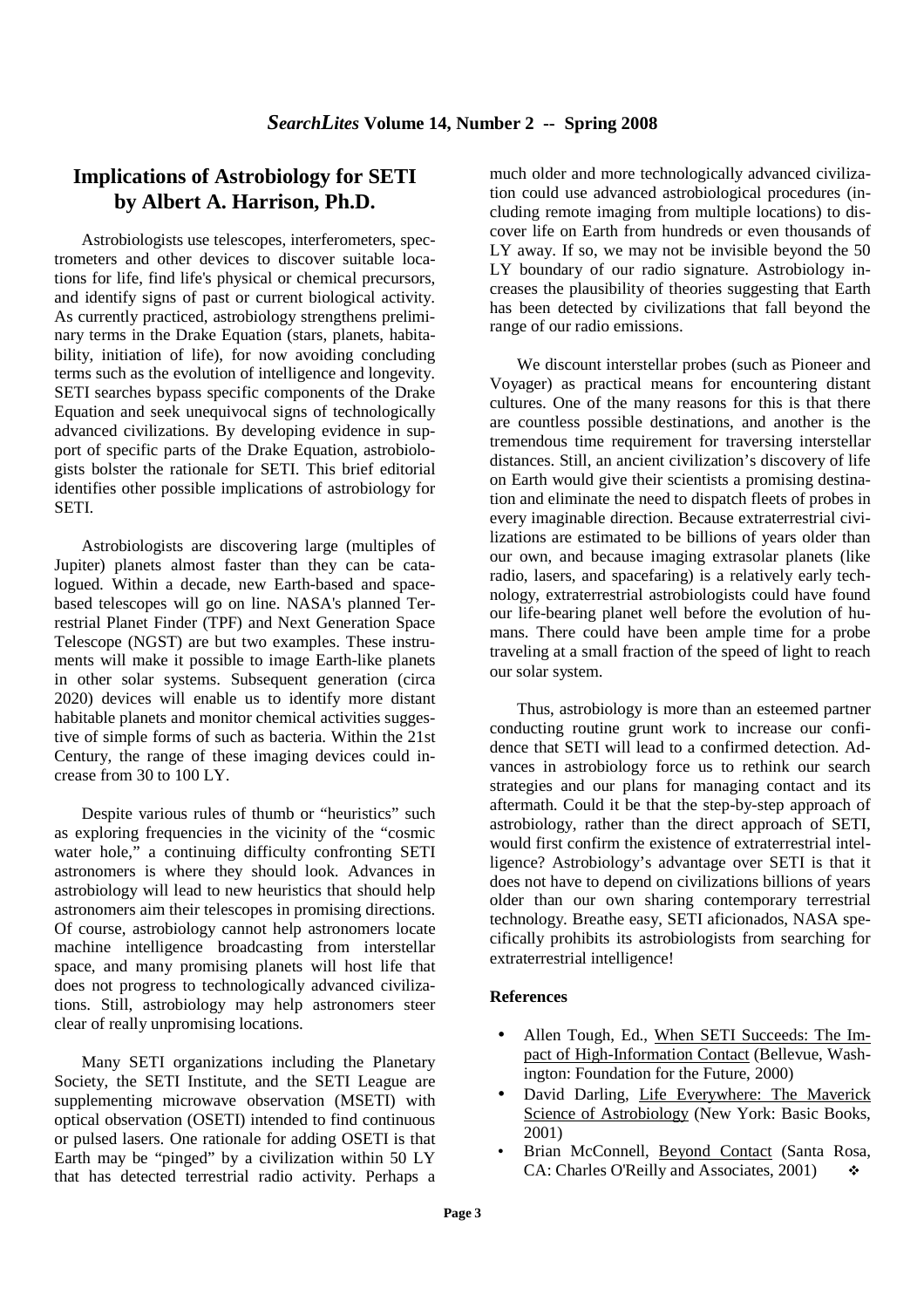### **Event Horizon**

SearchLites' readers are apprised of the following conferences and meetings at which SETI-related information will be presented. League members are invited to check our World Wide Web site (www.setileague.org) under *Event Horizon*, or email to us at info@setileague.org, to obtain further details. Members are also encouraged to send in information about upcoming events of which we may be unaware.

**April 4 - 6, 2008**: *CONTACT 2008*, NASA Ames Research Center, Mountain View, CA.

**April 4 - 6, 2008**: *I-Con 27*, Stony Brook University, NY.

**April 15 - 17, 2008**: *Astrobiology Science Conference*, Santa Clara CA.

**April 19, 2008, 0000 UTC - 2359 UTC**: Eighth annual SETI League *Ham Radio QSO Party*, 3.551, 7.0309, 7.2039, 14.084, 14.204, 21.306, and 28.408 MHz. **April 20, 2008, 1:00 PM Eastern Daylight Time**: Fourteenth SETI League *Annual Membership Meeting*, Little Ferry NJ.

**April 20, 2008, 2:00 PM Eastern Daylight Time**: SETI League *Annual Board of Trustees Meeting*, Little Ferry NJ.

**April 25 - 26, 2008**: *Southeastern VHF Conference*, Orlando FL.

**April 25 - 26, 2008**: *Trenton Computer Festival,* The College of New Jersey, Trenton NJ.

- **May 16 18, 2008**: *Hamvention 2008*, Dayton OH.
- **May 23 26, 2008**: *Balticon 42*, Baltimore MD.

**May 30 - June 1, 2008**: *Rochester Hamfest*, Rochester NY.

**June 29 - July 2, 2008**: *Society of Amateur Radio Astronomers* Conference, NRAO Green Bank WV.

**July 24 - 26, 2008**: *Central States VHF Conference*, Wichita KS.

**August 6 - 10, 2008**: *Denvention 3*, 66th World Science Fiction Convention, Denver CO.

**August 8 - 10, 2008**: *EME 2008*, Florence Italy.

**September 22 - 26, 2008**: *Searching for Life Signatures*, Paris, France, under the sponsorship of the International Academy of Astronautics SETI Permanent Study Group.

**September 29 - October 3, 2008**: *59th International Astronautical Congress*, Glasgow, Scotland.

**October 24 – 26, 2008**: *AMSAT Space Symposium*, Buckhead, GA.

**February 13 - 15, 2009**: Dr. SETI to be Featured Filker at *Boskone 46*, Boston, MA.

**April 3 - 5, 2009**: *I-Con 28*, New York City area.

**April 18, 2009, 0000 UTC - 2359 UTC**: Tenth annual SETI League *Ham Radio QSO Party*, 14.204, 21.306, and 28.408 MHz.

**May 15 - 17, 2009**: *Hamvention 2009*, Dayton OH.

**May 29 - 31, 2009**: *Rochester Hamfest*, Rochester NY.

**June 2009 (dates TBA)**: *Society of Amateur Radio Astronomers* Conference, NRAO Green Bank WV.

**July 23 - 25, 2009**: *Central States VHF Conference*, St. Charles IL.

**August 6 - 10, 2009**: *Anticipation*, 67th World Science Fiction Convention, Montreal, Quebec Canada.

**October 12 - 16, 2009**: *60th International Astronautical Congress*, Daejon, Korea.

**April 17, 2010, 0000 UTC - 2359 UTC**: Eleventh annual SETI League *Ham Radio QSO Party*, 14.204, 21.306, and 28.408 MHz.

**June 4 - 6, 2010**: *Rochester Hamfest*, Rochester NY.

**June 2010 (dates TBA)**: *Society of Amateur Radio Astronomers* Conference, NRAO Green Bank WV.

# *Ask Dr. SETI ®* **Justifying the Investment**

### **Dear Dr. SETI:**

*If you invest so much effort in looking for ETI, it seems to me that you must already know about their existence. So, what your purpose in continuing the search?* 

*Rafael (Argentina)*

### **The Doctor Responds:**

A very valid question, Rafael. First off, SETI in general is a very inexpensive science, and The SETI League's *Project Argus* all-sky survey in particular is probably the world's least costly SETI program. So, the investment (in both effort and funding) is minimal -- and easily justified, given the tremendous opportunity for positive returns, should Contact be made.

As for knowing about the existence of ETI: there is ample circumstantial evidence to suggest a Universe teeming with intelligent life, but it is by no means definitive. Many of us in the SETI community strongly believe in the existence of ETI, but that is a matter of faith, and science demands fact. In fact, we demand duplicable, reproducible evidence, that can be scrutinized by multiple investigators. Otherwise, we run the risk of fooling ourselves into finding what we *want* to find. Hopefully, The SETI League, with the wide range of talents and interests available among its 1500 members, provides us with the kind of objective analysis necessary for credible science.  $\bullet$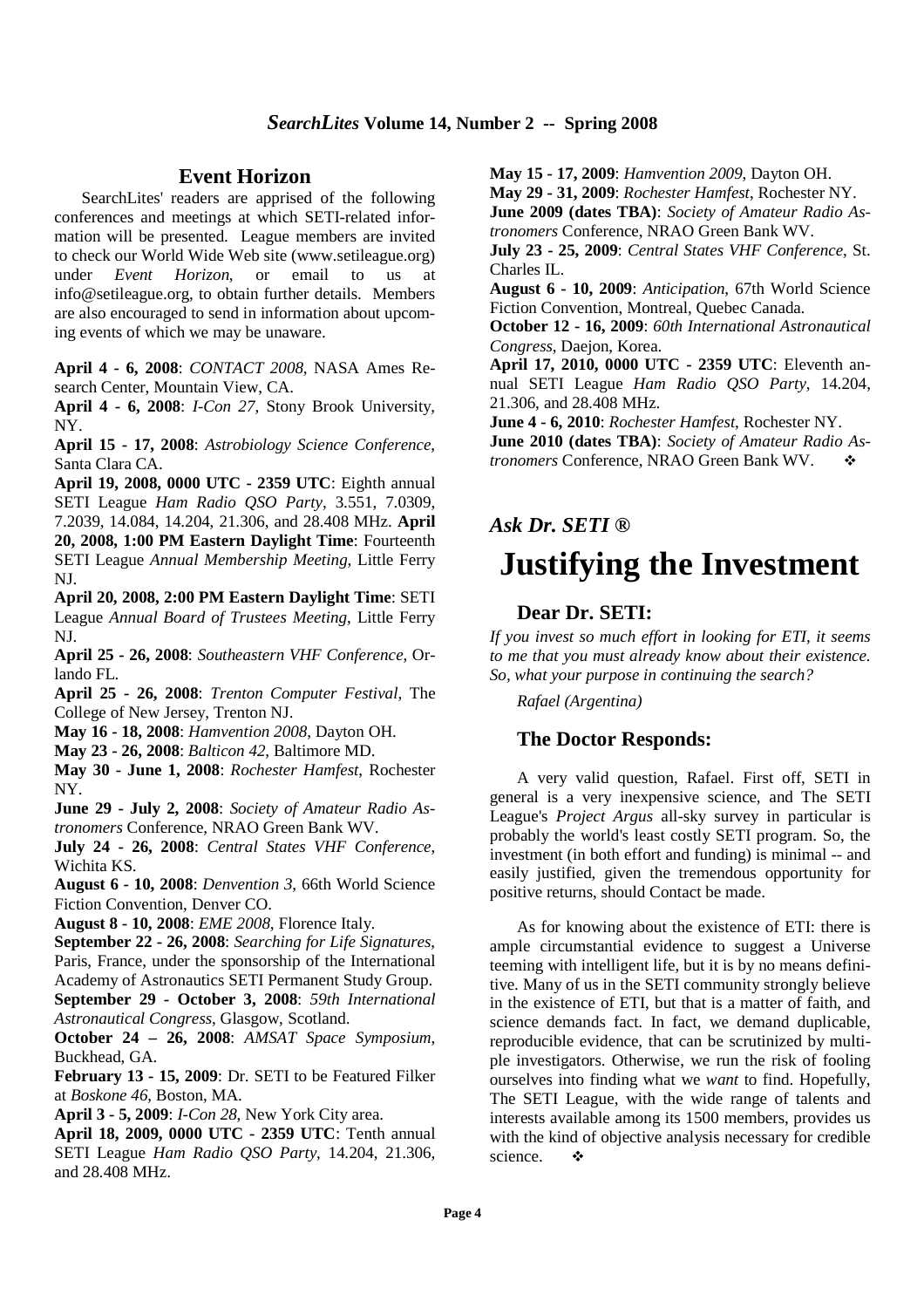### **SARA Announces Keynote Speaker**

**Little Ferry, NJ.., January 2008** -- The Society of Amateur Radio Astronomers (SARA), a SETI League Affiliated Society that represents several hundred amateur radio astronomers around the world, is pleased to announce the selection of Dr. Steven J. Dick, chief historian of NASA, as Keynote Speaker for its annual technical conference, being held from 29 June to 2 July 2008 at the National Radio Astronomy Observatory, Green Bank, WV. Dick's presentation, "Cosmology and Biology," dealing with the Anthropic Principle and the search for life in space, is scheduled for Monday morning, 30 June 2008.

Before joining NASA in 2003, Dr. Dick worked as an astronomer and historian of science at the U. S. Naval Observatory for 25 years. He obtained his Bachelor of Science in astrophysics (1971), Master of Arts and Ph.D. (1977) in history and philosophy of science from Indiana University. He is a well-known expert in the field of astrobiology and its cultural implications. He spent three years at the Naval Observatory's Southern Hemisphere station in New Zealand. Dick served as the first Historian of the Naval Observatory, as well as Acting Chief of its Nautical Almanac Office.

Dick served on the panel to examine the societal implications of possible life in the Mars rock. He received the NASA Group Achievement Award, "For initiating the new NASA multidisciplinary program in astrobiology, including the definition of the field of astrobiology, the formulation and initial establishment of the NASA Astrobiology Institute, and the development of a Roadmap to guide future NASA investments in astrobiology." He is also the recipient of the Navy Meritorious Civilian Service Medal, and the 2006 LeRoy E. Doggett Prize for Historical Astronomy of the American Astronomical Society. He has served as Chairman of the Historical Astronomy Division of the American Astronomical Society, as President of the History of Astronomy Commission of the International Astronomical Union, and as President of the Philosophical Society of Washington. He is a corresponding member of the International Academy of Astronautics.

He is on the Editorial Board of several journals, including the *Journal for the History of Astronomy*, and is an associate editor of the *International Journal of Astrobiology*. He was Chairman of the Historical Astronomy Division of the American Astronomical Society (1993-1994) and President of the History of Astronomy Commission of the International Astronomical Union (1997-2000). He has also served as President of the Philosophical Society of Washington.

Dick has authored more than 100 publications, including: Plurality of Worlds: The Origins of the Extraterrestrial Life Debate from Democritus to Kant (Cambridge University Press, 1982); The Biological Universe: The Twentieth Century Extraterrestrial Life Debate and the Limits of Science (Cambridge University Press, 1996); and Life on Other Worlds (1998), the latter translated into four languages. He was also editor of Many Worlds: The New Universe, Extraterrestrial

Life and the Theological Implications (2000), and (with Keith Cowing) Risk and Exploration: Earth, Sea and Stars (NASA SP-2005-4701 (Washington, D.C., 2005).

His history of the Naval Observatory, Sky and Ocean Joined: The U. S. Naval Observatory, 1830-2000 (Cambridge University Press, 2002), received the John Lyman Award of the North American Society for Oceanic History for best book in 2002 in Science & Technology. It also won the Naval Observatory's Captain James Melville Gilliss Award for extraordinary dedication and exemplary service. Dick is also the author (with James Strick) of The Living Universe: NASA and the Development of Astrobiology (Rutgers University Press). His latest books are an edited volume (with Roger Launius) on Critical Issues in the History of Spaceflight (NASA SP-4702, 2006), and Societal Impact of Spaceflight, also edited with Roger Launius (2007).

At the 2008 gathering, Steve will be helping SARA to celebrate the club's 27th Anniversary. SETI League members and guests are invited to participate in the annual Conference.  $\bullet$ 

#### *Book Review:*

#### **The Living Cosmos: Our Search For Life In The Universe by Chris Impey**

*Reviewed by David Ocame, WS1ETI, Argus Station FN31og* 

At the outset, I have to state it was very difficult for me to read this book. Not because it was incomprehensible. From the back cover of the dust jacket Kirkus Reviews is quoted describing the book as "Lively, clear and up-to-date...a skillful account of the universe, the nature of life and where in the universe life might occur." I found it to be mostly clear, certainly up to date, but there was nothing new said. In fact, it read just like a number of similarly fashionable tomes on astrobiology that had already been written and published. It failed to hold my attention. As a matter of fact, I read the first few chapters in depth and then found myself skimming the rest looking for something of note. I came up short.

I do want to make clear that it's not a "bad" book. In fact, it is good, at some level. However, I would not recommend this for someone who is already somewhat familiar with the literature. I would find value in keeping it around to loan, or give, to an intermediate level reader say middle to late high school age. Students who are unfamiliar with the history of astrobiology. Indeed, I find the discussions to be, for the most part, insufficiently indepth to be satisfying to the advanced reader.  $\mathbf{\hat{*}}$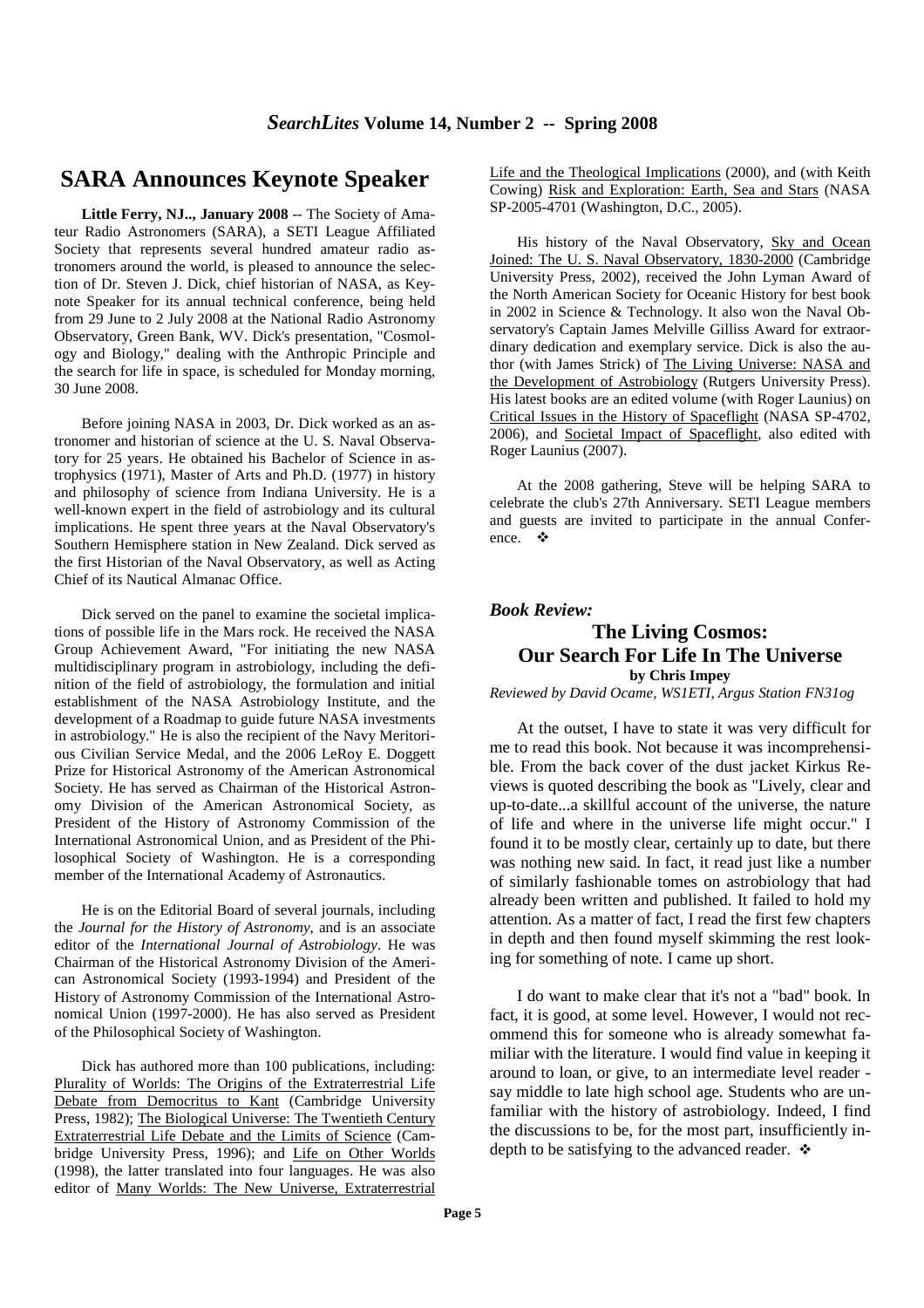### **90th Birthday Reflections by Sir Arthur C. Clarke SETI League Technical Advisor**

As I celebrate my 90th birthday, my friends are asking how it feels like, to have completed 90 orbits around the Sun.

Well, I actually don't feel a day older than 89! Of course, some things remind me that I have indeed qualified as a senior citizen. As Bob Hope once said: "You know you're getting old, when the candles cost more than the cake!"

I'm now perfectly happy to step aside and watch how things evolve. But there's also a sad side to living so long: most of my contemporaries and old friends have already departed. However, they have left behind many fond memories, for me to recall.

I now spend a good part of my day dreaming of times past, present and future. As I try to survive on 15 hours' sleep a day, I have plenty of time to enjoy vivid dreams. Being completely wheel-chaired doesn't stop my mind from roaming the universe - on the contrary!

In my time I've been very fortunate to see many of my dreams come true! Growing up in the 1920s and 1930s, I never expected to see so much happen in the span of a few decades. We 'space cadets' of the British Interplanetary Society spent all our spare time discussing space travel - but we didn't imagine that it lay in our own near future...

I still can't quite believe that we've just marked the 50th anniversary of the Space Age! We've accomplished a great deal in that time, but the 'Golden Age of Space' is only just beginning. After half a century of government-sponsored efforts, we are now witnessing the emergence of commercial space flight.

Over the next 50 years, thousands of people will travel to Earth orbit - and then, to the Moon and beyond. Space travel and space tourism - will one day become almost as commonplace as flying to exotic destinations on our own planet.

Things are also changing rapidly in many other areas of science and technology. To give just one example, the world's mobile phone coverage recently passed 50 per cent -- or 3.3 billion subscriptions. This was achieved in just a little over a quarter century since the first cellular network was set up. The mobile phone has revolutionized human communications, and is turning humanity into an endlessly chattering global family!

What does this mean for us as a species?

Communication technologies are necessary, but not sufficient, for us humans to get along with each other. This is why we still have many disputes and conflicts in the world. Technology tools help us to gather and disseminate information, but we also need qualities like tolerance and compassion to achieve greater understanding between peoples and nations.

I have great faith in optimism as a guiding principle, if only because it offers us the opportunity of creating a selffulfilling prophecy. So I hope we've learnt something from the most barbaric century in history - the 20th. I would like to see us overcome our tribal divisions and begin to think and act as if we were one family. That would be real globalisation...

As I complete 90 orbits, I have no regrets and no more personal ambitions. But if I may be allowed just three wishes, they would be these.

Firstly, I would like to see some evidence of extraterrestrial life. I have always believed that we are not alone in the universe. But we are still waiting for ETs to call us - or give us some kind of a sign. We have no way of guessing when this might happen - I hope sooner rather than later!

Secondly, I would like to see us kick our current addiction to oil, and adopt clean energy sources. For over a decade, I've been monitoring various new energy experiments, but they have yet to produce commercial scale results. Climate change has now added a new sense of urgency. Our civilisation depends on energy, but we can't allow oil and coal to slowly bake our planet...

The third wish is one closer to home. I've been living in Sri Lanka for 50 years - and half that time, I've been a sad witness to the bitter conflict that divides my adopted country. I dearly wish to see lasting peace established in Sri Lanka as soon as possible. But I'm aware that peace cannot just be wished -- it requires a great deal of hard work, courage and persistence.

I'm sometimes asked how I would like to be remembered. I've had a diverse career as a writer, underwater explorer, space promoter and science populariser. Of all these, I want to be remembered most as a writer - one who entertained readers, and, hopefully, stretched their imagination as well.

I find that another English writer -- who, coincidentally, also spent most of his life in the East -- has expressed it very well. So let me end with these words of Rudyard Kipling:

If I have given you delight by aught that I have done. Let me lie quiet in that night which shall be yours anon; And for the little, little span the dead are borne in mind, seek not to question other than. the books I leave behind.

> Colombo, Sri Lanka 16 December 2007

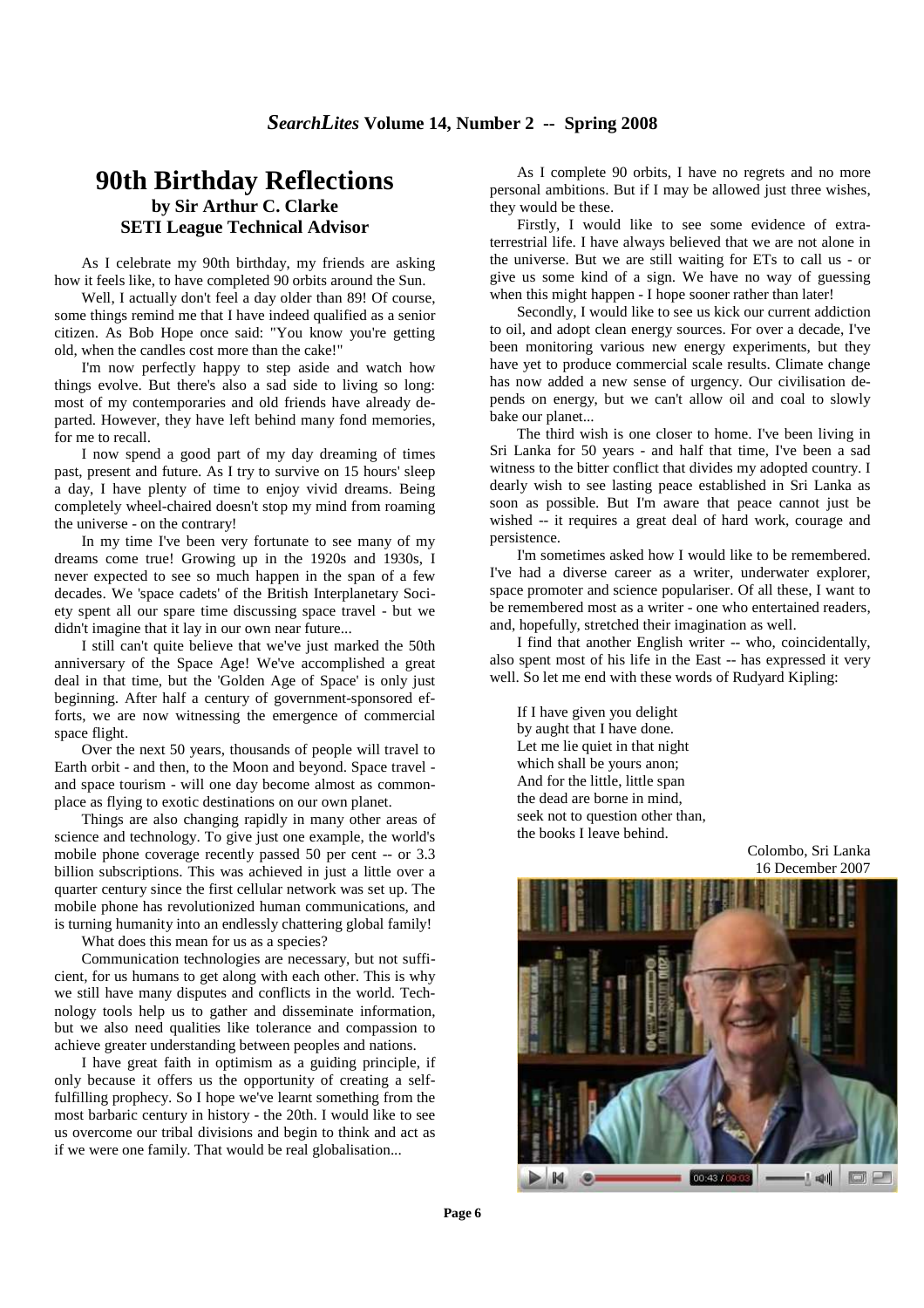



### *Financial Page:*

**From SETI League 2007 Annual Report (now available for download at <http://www.setileague.org/admin/report07.pdf >)**